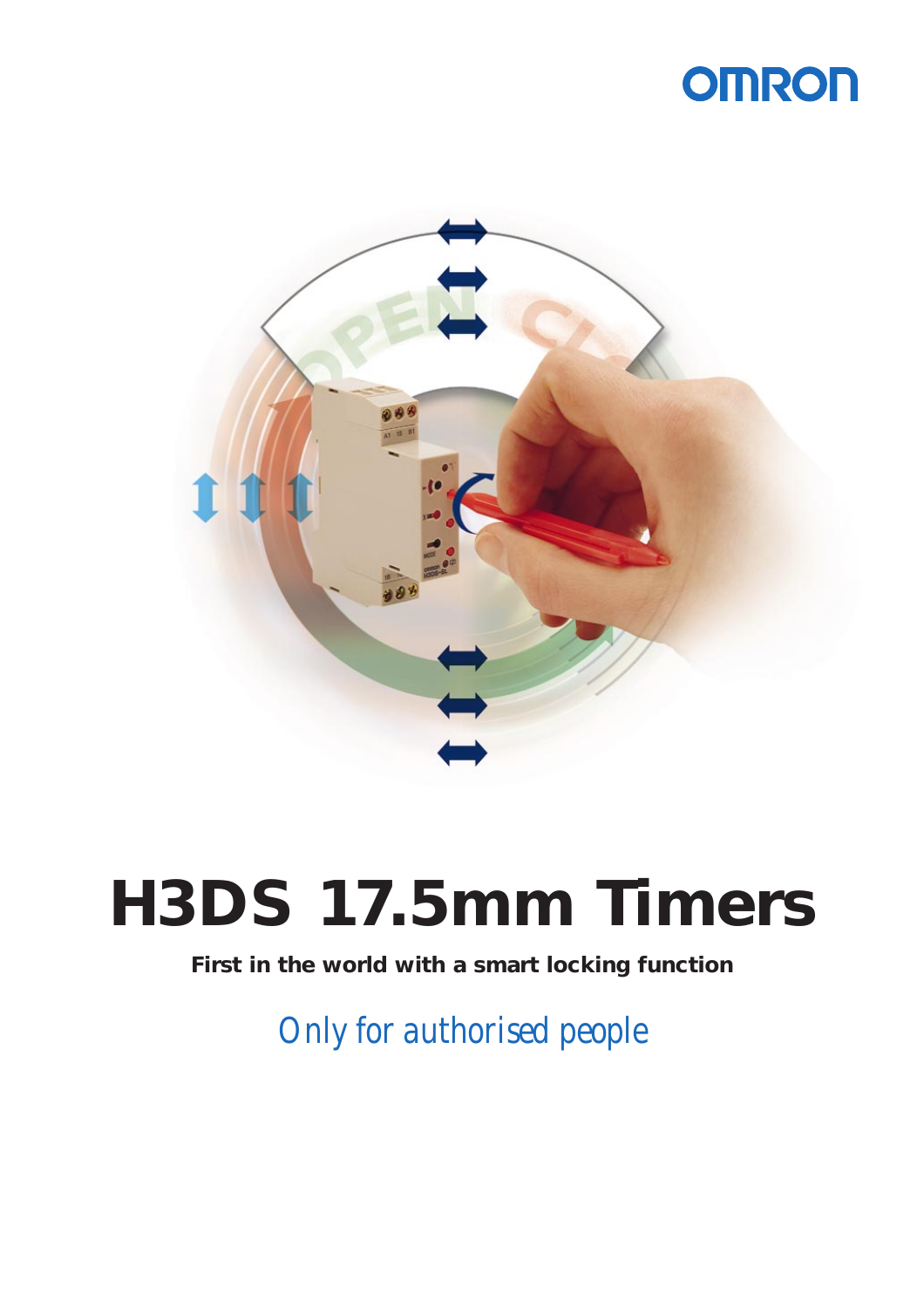

# **H3DS Timers**

*First in the world with a smart locking function*

**You always carefully configure your timer applications so that they exactly perform the function time you need, in precisely the time ranges and time settings you define. Because in many cases even the slightest deviations from the proper values could-be harmful, as could inadvertent or unauthorized setting changes.**

#### **TOTAL UNIVERSALITY**

- multi-voltage
- multi-range
- multi-function

#### **your advantages**

- always the right timer available
- stock reduction
- shorten lead time
- less types to handle
- higher frequency of stock rotation



Inevitably, more people have physical access to your 'hardware components' than those entitled to configure them. That's why, up till now, in many cases you've been gluing the settings of your timers. At the same time knowing that qualified personnel will also be irreversibly blocked from adapting configurations. Or you've tried other solutions, with similar drawbacks or risks. Anyway, you've been forced to choose the least of all evils.

But now you can have the best of all worlds. OMRON's new H3DS timer series presents you with a safety solution as simple as it is effective. Each of the three available models is not only an attractive, extremely versatile piece of hardware with respect to its functional applicability, but also contains a unique locking system. Elegantly integrated in the slim, DIN 17.5mm housing, the locking mechanism covers the possibility to change the settings. One unique, pen-like tool, presents the exclusive key to operating of the locking mechanism and thus gives access to any of the vital setting functions.

And these functions are indeed extensive. No other timer on the market comprises in one single, compact unit so many options. Each of the three H3DS models supports all common supply voltages and covers a wide selection of time

ranges. Two of the models also offer a variety of time functions. Naturally, two LED's indicate the status of the power supply (green) and the output relay (orange). To save wiring time, the terminals are delivered in open position. The terminals can accept multiple wiring. With all these advantages, the H3DS is the ultimate 17.5mm timer.

Functions such as these needs protection from inadvertent changes - and at the same time must be accessible for authorized adaptations. Now you can achieve this with the unique key, it's just a matter of selectively unlocking, repositioning the proper<br>selectors, and selectively locking again. selectors, and selectively locking again.

#### **THE UNIQUE KEY**

- to lock or unlock the timer settings
- specially designed for the H3DS
- locking mechanism • to block the settings you desire

#### **special advantages**

- special shape, no other tools can unlock the settings
- prevents unauthorized changing of your settings
- one side a lock key, the other side a screw driver

*The new H3DS timer series: again excellent proof that OMRON cares about your needs.*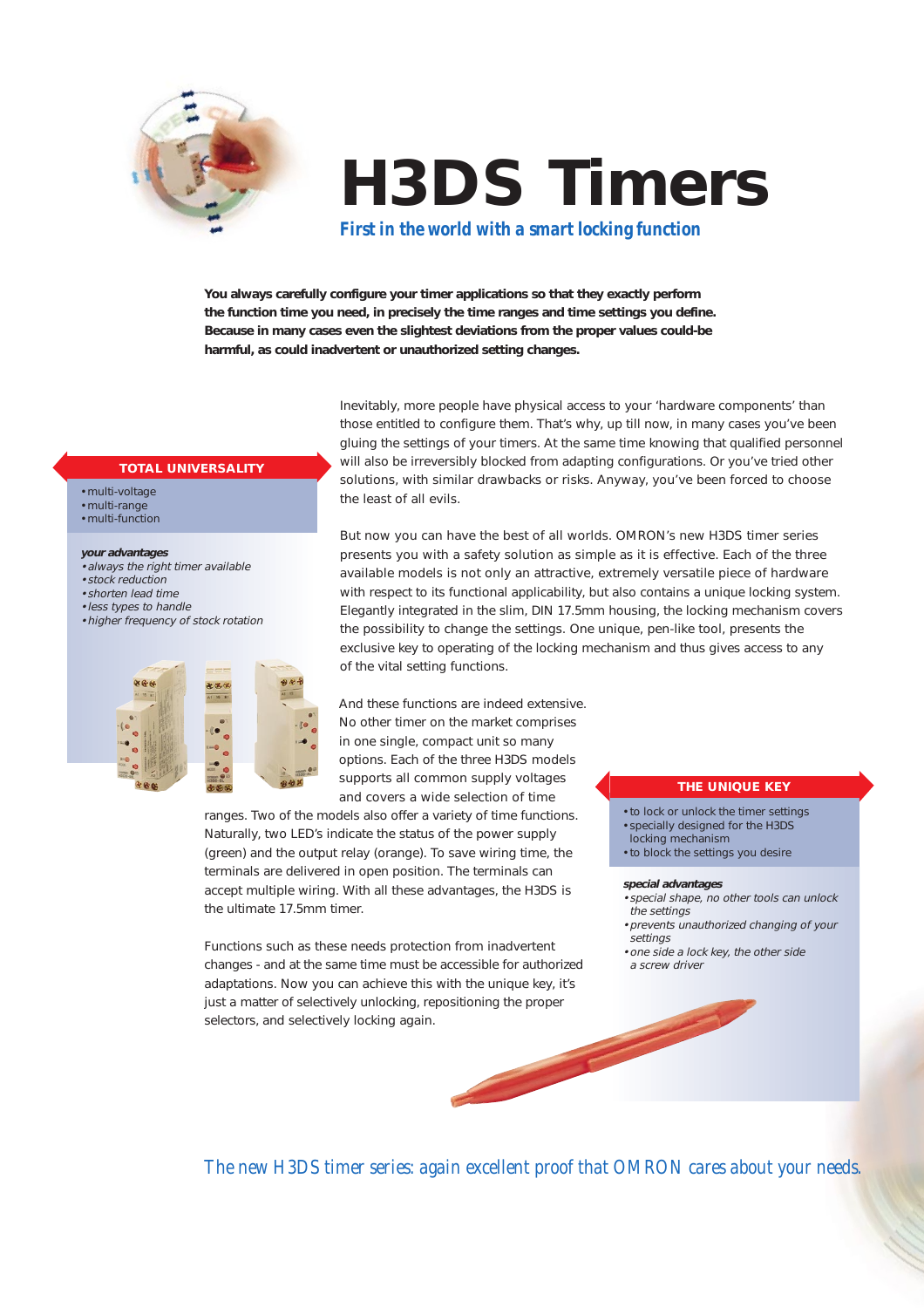#### **The ultimate 17.5mm timers**



| <b>MODEL</b>                | H3DS-ML                                                                                    | H3DS-SL              | H3DS-AL      | Y92S-38              |
|-----------------------------|--------------------------------------------------------------------------------------------|----------------------|--------------|----------------------|
|                             |                                                                                            |                      |              |                      |
| Rated supply voltage        | 24 to 230VAC (50/60Hz)/24 to 48VDC                                                         |                      |              | pen-type tool        |
| Time ranges                 | 0.1s to 120h, 7 selectable range                                                           |                      |              | for Smart lock       |
| Operating mode              | A : ON-delay                                                                               | A : ON-delay         | A : ON-delay | mechanism            |
|                             | B: flicker OFF start                                                                       | B2: flicker ON start |              |                      |
|                             | B2: flicker ON start                                                                       | $E$ : interval       |              | one side a lock key, |
|                             | C: signal ON/OFF-delay                                                                     | $J :$ one shot       |              | the other side a     |
|                             | D: signal OFF-delay                                                                        |                      |              | srew driver          |
|                             | $E$ : interval                                                                             |                      |              |                      |
|                             | G: signal ON/OFF-delay                                                                     |                      |              | must be ordered      |
|                             | $J$ : one shot                                                                             |                      |              | seperatly            |
| Control output              | Contact output: time-limit output SPDT, 5A/250VAC                                          |                      |              |                      |
| Input type                  | Voltage                                                                                    | No input available   |              |                      |
| <b>External connections</b> | <b>Screw terminals</b>                                                                     |                      |              |                      |
| Approved standards          | UL508, CSA 22.2 No.14, CE                                                                  |                      |              |                      |
|                             | EN61812-1 and IEC60664-1 4kV/2                                                             |                      |              |                      |
|                             | (compliance provides more safety in application)                                           |                      |              |                      |
|                             | EN50081-1 and EN50082-2<br>(compliance allows application in any locations subject to EMC) |                      |              |                      |
|                             |                                                                                            |                      |              |                      |